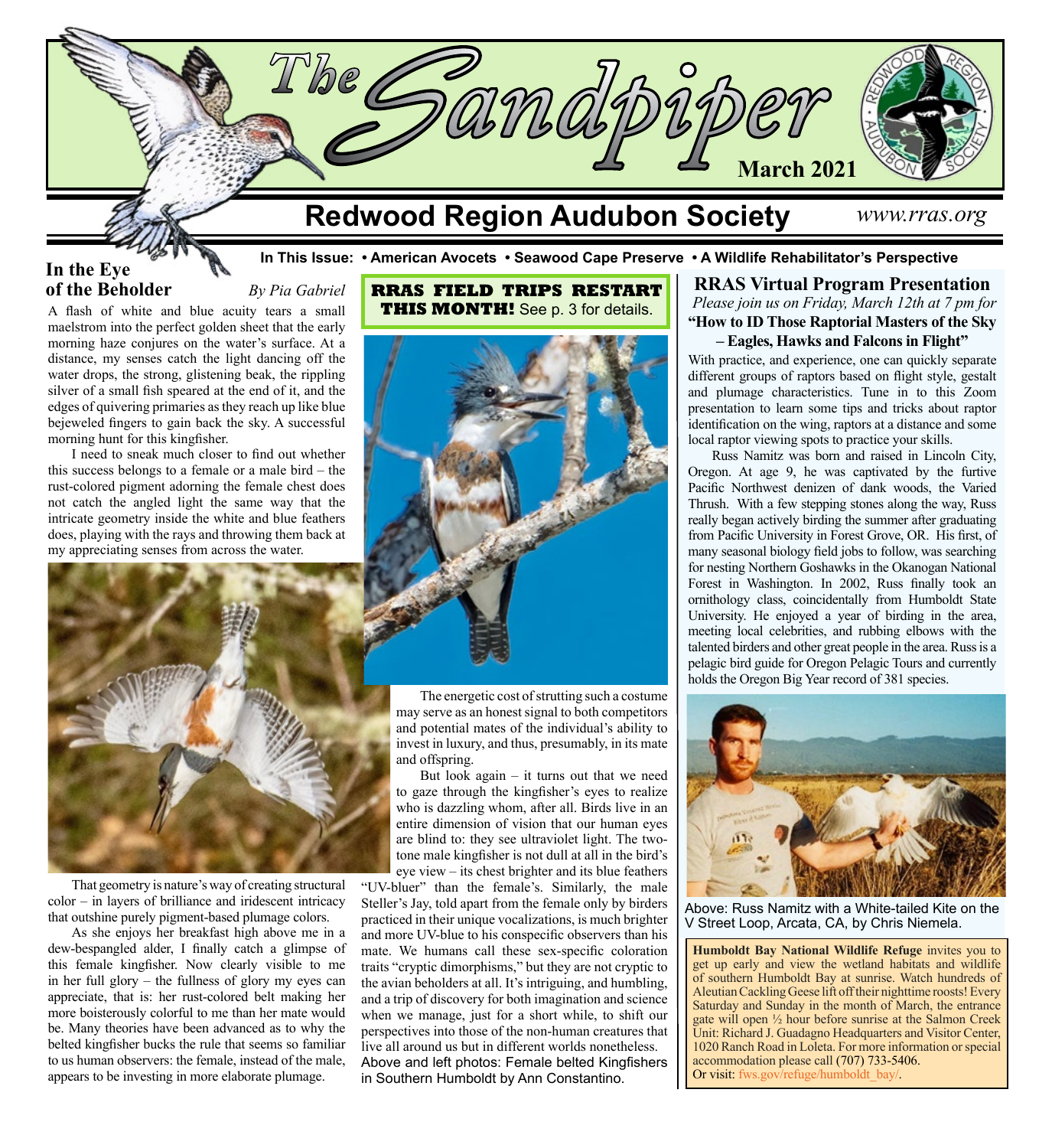## **CHAPTER LEADERS**

| CILAI TEN DEADENS                                 |  |
|---------------------------------------------------|--|
| <b>OFFICERS:</b>                                  |  |
|                                                   |  |
| Vice President - CJ Ralph 707-822-2015            |  |
| Secretary - Andrew Orahoske andrew.rras@gmail.com |  |
| Treasurer - Gary Friedrichsen 707-822-6543        |  |
| Past President - Hal Genger 707-499-0887          |  |
| DIRECTORS-AT-LARGE:                               |  |
|                                                   |  |
|                                                   |  |
|                                                   |  |
|                                                   |  |
|                                                   |  |
| <b>OTHER CHAPTER LEADERS:</b>                     |  |
| Conservation - Jim Clark 707-445-8311             |  |
| Eductn/Schlrshps - Denise Seeger 707-444-2399     |  |
| Membership - Ralph Bucher 707-443-6944            |  |
| Volunteer Coordinator                             |  |
| - Andrew Orahoskeandrew.rras@gmail.com            |  |
| eBird Liaison - Rob Fowler 707-839-3493           |  |
| Facebook – Cindy Moyer 707-822-1886               |  |
| - Andrew Orohoskeandrew.rras@gmail.com            |  |
| <b>Field Trips</b>                                |  |
| - Janelle Chojnacki janelle.choj@gmail.com        |  |
| NEC Representative - CJ Ralph 707-822-2015        |  |
| Nominations                                       |  |
|                                                   |  |
| Programs - Harriet Hill 707-267-4055              |  |
| Publications - CJ Ralph 707-822-2015              |  |
| Publicity - Denise Seeger 707-444-2399            |  |
|                                                   |  |
| THE SANDPIPER:                                    |  |
| Editor, Layout, & Design                          |  |
| - Gisèle Albertine giseleandco@gmail.com          |  |
| Historian - Gary Friedrichsen 707-822-6543        |  |
|                                                   |  |
| Bird Alert (Bird Box) discontinued                |  |
| RRAS Listserve groups.io/g/rras                   |  |
|                                                   |  |
| The Sandpiper is published eleven times a year by |  |
| <b>Redwood Region Audubon Society</b>             |  |
| P.O. Box 1054, Eureka, CA 95502.                  |  |
|                                                   |  |

## **18th Student Bird Art Contest Goes Digital**

Due to the pandemic, there will be no in-person Godwit Days festival in 2021. However, the festival Board asked contest cosponsors RRAS and Friends of the Arcata Marsh to continue this important environmental education event. The two groups will fund up to \$550 in prizes. However, entries must be submitted digitally, rather than as hard copies. There will be no display of all entries at the Arcata Community Center, nor an awards ceremony. Winning artwork may be shown at the Arcata Marsh Interpretive Center, depending on its reopening date.

#### **Audubon Nature Writing Contest**

Redwood Region Audubon Society is sponsoring its 16th annual student nature writing contest. Up to six cash prizes will be awarded for the best essay(s) or poem(s) on "What Nature Means to Me" by Humboldt or Del Norte County students in grades 4 through 12.

First-place winners will be published in our newsletter, *The Sandpiper*. All winners will be published in a booklet posted on the RRAS website, [www.rras.org](http://rras.org/home.aspx), by mid-May. Because the Godwit Days Spring Migration Birding Festival will be virtual this year, there will be no in-person awards ceremony in mid-April.

*Please refer to the flyer with complete submission instructions that is posted at*[www.rras.org](http://rras.org/home.aspx) *and has also been e-mailed to schools.*

**Deadline for both contests must be received by Friday, March 26, 2021.**



# **President's Column**

*By Gail Kenny*



for 30 minutes. Unfortunately, I learned later that I should have taken the bird to the Humboldt Wildlife Care Center [\(www.birdallyx.net\)](https://birdallyx.net/humboldt-wildlife-care-center-2/), as birds who can't fly immediately after hitting a window are more likely to have injuries that can kill them later without proper care. See: www.naturesvein.com/news/window-strikes?

In my experience, bird window strikes seem to happen more often on fall and winter mornings when the sun is low in the sky. Birds perceive reflections in windows as real and try to fly through them. Collision with building glass is a top reason for human-caused bird deaths, second to being killed by domestic cats. For many years I have had those ultraviolet stickers on both of my large living room windows. They cost \$24 for a package of 4, so I had only 4, four-inch stickers on each window. I didn't know I would need many more of these stickers spaced four inches apart to prevent bird strikes.

# **The Aphrodisiac of Avocets**

*By Mark A Colwell, Wildlife Department, Humboldt State University*

The American Avocet may be one of my favorite shorebirds. In part, this stems from my introduction to their breeding behavior amidst the prairie wetlands of Saskatchewan. I'd prepared to study them by reading papers, including a detailed

ethogram (inventory). As I read the account of the stereotyped courtship, I must have looked an odd sight with my mouth agape. In shallow water, the female initiates courtship in a stationary, forward-leaning posture with body, head and bill held parallel to the water's surface. The male approaches and begins preening his breast feathers, often splashing water as the display becomes exaggerated. Eventually, he bends his legs to enable his tail to wrap around hers and juxtaposes their cloacae for sperm transfer. If you blink, you likely will miss the "cloacal kiss" that ensues. Almost instantly, he dismounts, they cross bills,

he throws an embracing nearside wing over her, and they run a short distance through the water before parting ways. The description does not do justice to the beauty, elegance and grace of the display! Sometimes lucky observers report seeing these behaviors during spring, when avocets in breeding plumage near departure for Great Basin breeding locales.

Elaborate and stereotyped behaviors suggest a mechanism that precludes avocets from courting, and hybridizing with other species, notably their close relative, Black-necked Stilt. However, over the years, photos and scientific papers of hybrids (known as "avostilt" or "stavocet") have been reported. Interestingly, the stilt courtship is remarkably similar to that of the avocet, which may account for these "mistakes."

Avocet population size is ~450,000, patchily distributed at estuaries (e.g., San Francisco Bay), hypersaline lakes of the Great Basin (e.g., Great Salt Lake), and ephemeral interior wetlands. Avocets winter mostly along coasts. Humboldt Bay is the most northern estuary with a large wintering population. Why don't avocets occur north of our region? One guess relates to the specialized feeding behavior of avocets; scything the bill through fine sediments, which characterizes much of the bay's intertidal reaches. Not many estuaries north of us that have these habitats.

#### EDITOR'S NOTE:

Opinions expressed in this newsletter are not necessarily those of the National Audubon Society, its state programs, or its local chapters. As Editor, my goal is to print a variety of viewpoints, explore new avenues, and initiate healthy discussion.

Determined to do something that really worked, I found the easiest and cheapest solution was to make "Acopian Bird Savers" out of paracord I could get at the local hardware store for about \$15 per window. I cut a length of paracord a bit more than the width of my window, then tied paracords the length of my window four inches apart and hung it outside my window. If you have a lot of hummingbirds around it's recommended that the cords be two inches apart. It only took a little bit of time to get used to seeing the vertical lines when I look out my windows, and it's worth it to save the birds. The American Bird Conservancy has more resources for making glass safer for birds: www.abcbirds.org/glass-collisions/stop-birds-hitting-windows/*.*



Above: Window Bird-savers, by Gail Kenny.

Over the years, local avocet abundance has varied greatly. In 2001, I co-authored a paper with Tamar Danufsky (HSU Wildlife Museum), Ryan Mathis (former grad student; CDFW in Sacramento), and Dr. Stanley "Doc" Harris, which summarized the history of the bay's avocets. Field notes and HSU museum data indicated first records in the 1930s. When Stan arrived in 1959, small numbers (tens not hundreds) occurred in NE Arcata Bay. Numbers increased over

the decades, especially after the City of Arcata developed oxidation ponds to treat sewage. Stan thought that this "freshwater" source may have encouraged the increase. By the early 1990s, bay-wide surveys indicated ~1,000 avocets. More recently, numbers have declined by  $\sim 50\%$ . What accounts for this variation over the years? We don't know exactly. However, it is difficult to conclude with certainty the causes of population change without knowledge of the breeding success of "our" avocets elsewhere. Specifically, while the increases may arise from improved habitat associated with NE Arcata Bay *(i.e., oxidation ponds)*, we cannot rule out the contributions of drought to

subsequent reduction in local avocet numbers. • Above photo: American Avocets mating, by Leslie Scopes Anderson.

#### **LETTER TO THE EDITOR:**

I would like to thank the many RRAS volunteers who over the years have made Humboldt County conservation so vital. Also, I would like to comment on two articles in the last "Sandpiper":



Regarding cleaning bird feeders in Gail Kenny's President's Column: While the cleaning regimen that Ms. Kenny's promotes is a great sentiment (idea), does RRAS really believe that most people will follow it? And even if a feeder is as clean as it should be, birds feeding at long plastic tubes on the feeder jostle for position on the feeder, allowing sick birds to share their diseases and parasites. The birds at the top of a feeder can defecate on the ones below them and on their feed.

Regarding Ms. Hobart's "Irruption" article: Again, her sentiments for caring for the pine siskins are appreciated, but her methods are questionable. To me the classic picture of pine siskins in the Arcata Bottoms is one of flocks feeding on mature seed heads of bull thistle (Cirsium vulgare), in the late fall. We do not have bird feeders at our house, yet we get small to large flocks of both goldfinches and pine siskins during the winter. They usually land in unmowed, grassy areas around our house and in the fencerows where the seed heads of various plants are still standing. These flocks are relatively spread out as each individual seeks out seeds, and possible insects, from the stalks, so there is less close contact between individuals, and thereby less chance of spreading disease and parasites and also of being more exposed to predation.

Thanks for your time and thoughts.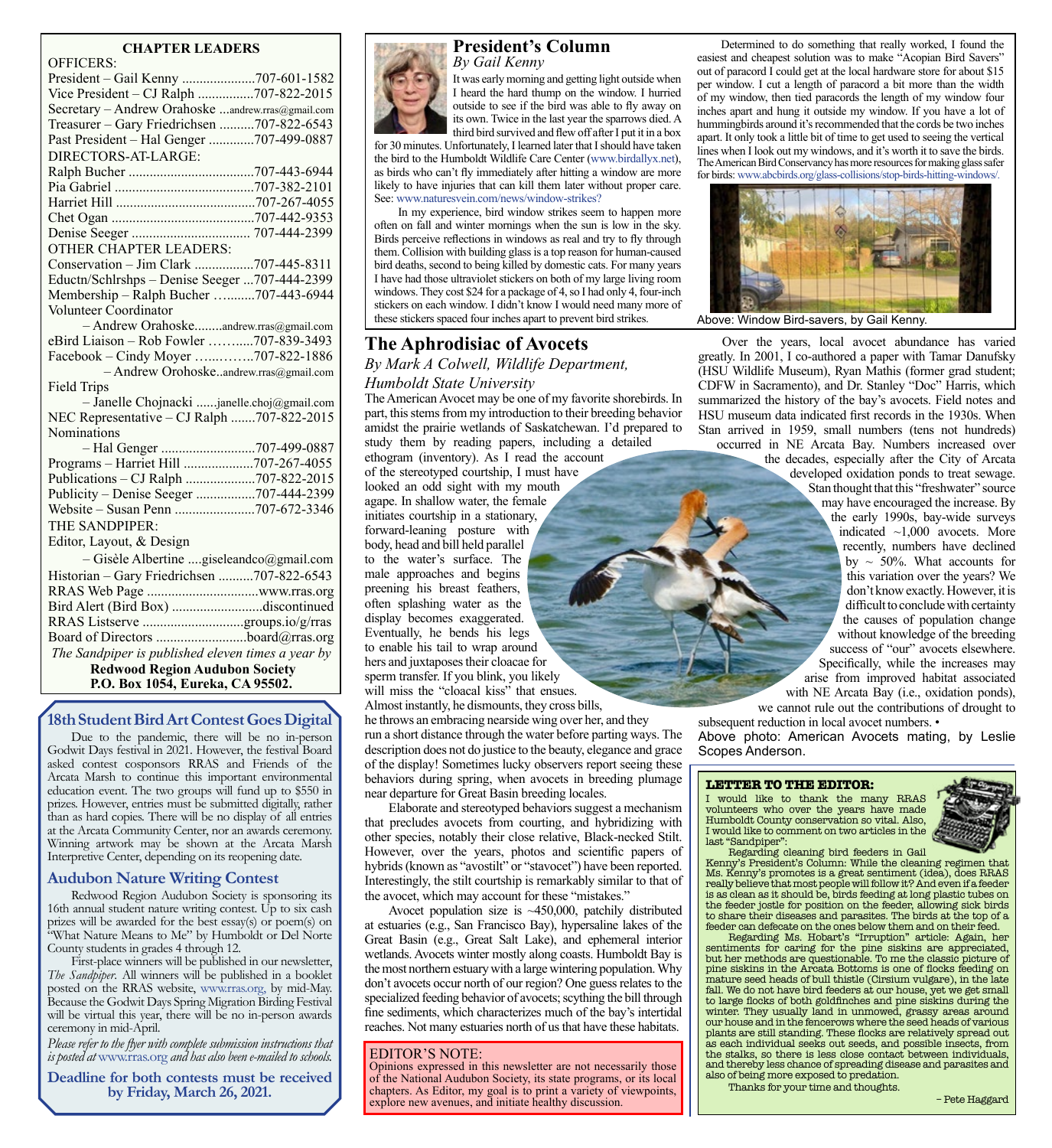## **Redwood Region Audubon Society Is Restarting Its Field Trips, And Volunteer Workday, This Month!**

| <b>Arcata Marsh and Wildlife Sanctuary:</b>          |  |
|------------------------------------------------------|--|
| 8:30-11 am (Info: Ken (707) 499-1146.)               |  |
| Saturday, March 6 with leader:                       |  |
| Janelle Chojnacki.                                   |  |
| Saturday, March 27 with leader:                      |  |
| Gary Friedrichsen.                                   |  |
| Bring your binoculars!                               |  |
| <b>Humboldt Bay National Wildlife Refuge</b>         |  |
| (HBNWR) Field Trip:                                  |  |
| Sunday, March 14, at 9 am with                       |  |
| Ralph Bucher. ( <i>Info: Ralph (707) 499-1247</i> .) |  |

**HBNWR** is a wonderful, 2-3 hour trip for people wanting to learn the birds of the Humboldt Bay area. It takes a leisurely pace with an emphasis on enjoying the scenery and the birds.

**Eureka Waterfront Field Trip:** *Sunday, March 21*, at 9 am with leader: Ralph Bucher. (*Info: Ralph (707) 499-1247.*) Scope for birds at the fishing pier, then continue along the Waterfront Trail owards Elk River.

#### **Wigi Wetlands Volunteer Workday, in Reservations are required for all events Eureka:**

*Saturday, March 27,* 9-11 am

Help create bird-friendly native habitat and restore a section of the bay trail. Tasks range from muscling large plants out of the ground to cutting flowers off of blooming invasives. There is plenty to do! We will provide hand sanitizer, wipes, and packaged snacks. Please bring your own water, gloves, and face mask.

and space is limited due to Covid. COVID-19 protocol will be followed on all trips. Trips are rain or shine!

**For more details, and to [register,](http://rras.org/home.aspx) please go to our website at:** rras.org/ [home.aspx.](http://rras.org/home.aspx)



# **Treatment, Banding, and Consent – A Wildlife Rehabilitator's Perspective**

#### *By Monte Merrick, Co-Director, Humboldt Wildlife Care Center (HWCC)*

When we treat injured wildlife, it's only natural to want to know what happens to our patients after they are released. In many ways we can't know how effectively we are doing our work without knowing how well our patients do, posttreatment. When your patient is wild, you can't release them until you're reasonably sure of their survival. And we can't schedule check-ups.

As wildlife rehabilitators, obviously our most pressing allegiance is to each patient. Our right to hold them captive – if we have it at all – is built on our promise of relief from suffering, either through recovery or mercy. What drives our allegiance of course is a greater allegiance still, and that is to the rights of Mother Earth. In this work, we do not try to re-write the laws of nature to suit our passing views on how the world ought to be. We side with the wild. We see to their needs. No matter what our creed might be, in the end, as caregivers, we cannot take a religious view that humanity is at the top of creation, the science is clear: we are beings among beings in a world no beings made, and over which none can truly claim title or crown.

So, we proceed, but cautiously and always aware that at no point in the act of tending to an injured or orphaned wild animal have they given their consent. Under this condition everything we do with each orphaned robin or beached petrel has to be in each one's best interest, or else our possession of them loses legitimacy. Laboratories, academies, and other institutions with animals held for education or research purposes routinely establish a review of their practices through what is known as an Institutional Animal Care and Use Committee (IACUC). These committees are intended to ensure that animal welfare concerns are being met. But is such a committee for their work, and ours as care providers to wild patients, sufficient? With the absence of consent, our patients have rights more akin to a hospital patient as any of us would understand and which are available with a quick Google search under a patient's bill of rights.

I say all of this as background to why we proceed very slowly on post-release study of our patients. At HWCC, and in our work at the Lower Klamath Refuge botulism response, our patients are often given a federal band (see [www.usgs.](https://www.usgs.gov/labs/birdb-lab/science/general-permit-information?qt-science_center_objects=0#qt-science_center_objects) [gov/](https://www.usgs.gov/labs/birdb-lab/science/general-permit-information?qt-science_center_objects=0#qt-science_center_objects)). Under various permits held by others, I've personally put hundreds, if not thousands, of bands on birds over the last 19 years, after I got my first job at International Bird Rescue Research Center (IBR) in Los Angeles. Previously I'd only worked at the Progressive Animal Welfare Society in Seattle, Washington which aligns its policies to err on the side of patient autonomy and nothing but the care that will lead to freedom is imposed on the patient – which would preclude a federal band.

Going from that environment and world view to putting bands on birds wasn't the easiest transition, but I made it, and largely because I couldn't stop the practice from happening. There exists a [Bander's Code of Ethics](https://www.usgs.gov/centers/pwrc/science/ethics-and-responsibilities-bird-banders?qt-science_center_objects=0#qt-science_center_objects), and I decided to always be certain that nothing go wrong during

the banding process, that band or ring fit well and nothing sharp or uncomfortable was left behind. During that time when I mentioned something about the invasiveness of the permanent band, I'd commonly hear horror stories about various post-release studies gone awry. One such story was about Brown Pelicans from the Huntingdon Beach oil spill in 1990, where backpacks of radio telemetry gear, strapped to the wings of the Brown Pelicans become tangled, and ended up killing those pelicans who'd been rehabilitated. Those Pelicans lost their freedom the moment they hit that oil, and the ones who got those backpacks and died from them never regained it. No suffering was eased. So, it was a rehabilitation failure. Failures happen, we make mistakes and hopefully we learn from our mistakes.



Above: Banded Snowy Plover courtesy of Audubon.

I continued to band birds, in oil spills and in day-today aquatic bird rehabilitation as long as I worked for IBR and even here in Humboldt, when for example, releasing the Brown Pelicans caught in fish waste up and down the coast. While working in the Bay Area though, I was on the response team for the oil spill in San Francisco Bay when the Cosco Busan hit the Bay Bridge in heavy fog, in November 2007. Nearly 1500 living victims of the oil were brought into care; Surf Scoters, Greater and Lesser Scaup, Western Grebes, American Coots, Common Loons, Bufflehead, Hooded Mergansers, and Common Goldeneye. With an incredible team of volunteers, we washed 800 birds in eleven days. In caring for large numbers of these birds, the field of aquatic bird rehabilitation has gained most of its body of knowledge.

As the Cosco Busan spill drew to a close, I was asked to stay and help provide husbandry care for a group of surf scoters who'd been chosen for a post-release study. As it turns out 20 scoters who'd been oiled in the spill were now going to have transmitters about the size of a matchbox, surgically implanted in their abdominal cavities, and antenna also would emerge through an incision in their back. Moreover, another 20 scoters in the wild would be captured and brought to the facility and treated as if they had been oil spill victims, also receiving a radio in the gut. Yet another group of 20, the control group, would be captured, have the telemetry device surgery, held a couple of hours, and then returned to the bay.

Out of the 40 non-injured birds in the study, about 13 died before the study was over. Would they have died anyway? It's hard to say. The Winter after the spill had been tough on aquatic birds in San Francisco Bay. The worst of it is that we had intentionally injured the oiled birds while they were in our care. Mortality in the 20 oiled birds postrelease was higher than the other two groups – 15 of the 20 made it to release post-radio implant surgery, but of those only five survived until the waning days of surveyflights in early spring. But the numbers don't matter. The lessons learned from the study are nearly insignificant, due to many variables that are difficult to account for. Even if they weren't, the numbers are still obtained through means that can't be justified as a care-giver.

Those oiled scoters had already survived being caught in an oil spill – the fact that they were among the last patients in care shows that they had been most impacted; not released until over a month after the spill. Who knows how they would have fared post-release had they not been subjected to two intense injuries, oiling and surgery? When we put those birds into surgery instead of releasing them, we ceased to be care providers and we broke the contract, shabby though it may be, that allowed us to hold them against their will in the first place.

About 12 years ago, soon after Cosco, I heard an anecdote from a local biologist about Snowy Plovers who'd been losing legs to band injuries in a study on the West Coast. The plovers had been banded with a federal band as well as multiple color-coded plastic leg bands so that individuals could be identified in the field. It turned out that sand could be impacted under the band against the plover's leg, shutting off blood flow to their feet. It didn't take long for the foot to die, and then of course, the bird. As a wildlife rehabilitator, what that story means to me is that banding has its limits. We have, and we will again, partner with agencies to rescue and release birds, and that will include federally banding them. Personally, I am ambivalent about the practice, because of the potential harm it can do. I'd be lying if I didn't say that due to banding, it's gratifying to discover a young duck really did get a second chance. However, it's also painful to learn that the bird you raised as an orphan in Los Angeles survived only to be hunted and killed in the wilds of Alberta.



In a California and Nevada US Geological Survey, Sage Grouse outfitted with GPS tracking units had about a 40% reduction in survival compared to those wearing VHF tags. Though the GPS units are more precise, researchers are now looking at their potentially negative effects on birds. *Courtesy of Idaho Department of Fish and Game, and High Country News: [www.](https://www.hcn.org/issues/51.17/birds-for-sage-grouse-science-can-be-fatal)* [hcn.org/issues/51.17/birds-for-sage-grouse-science-can-be-fatal.](https://www.hcn.org/issues/51.17/birds-for-sage-grouse-science-can-be-fatal)